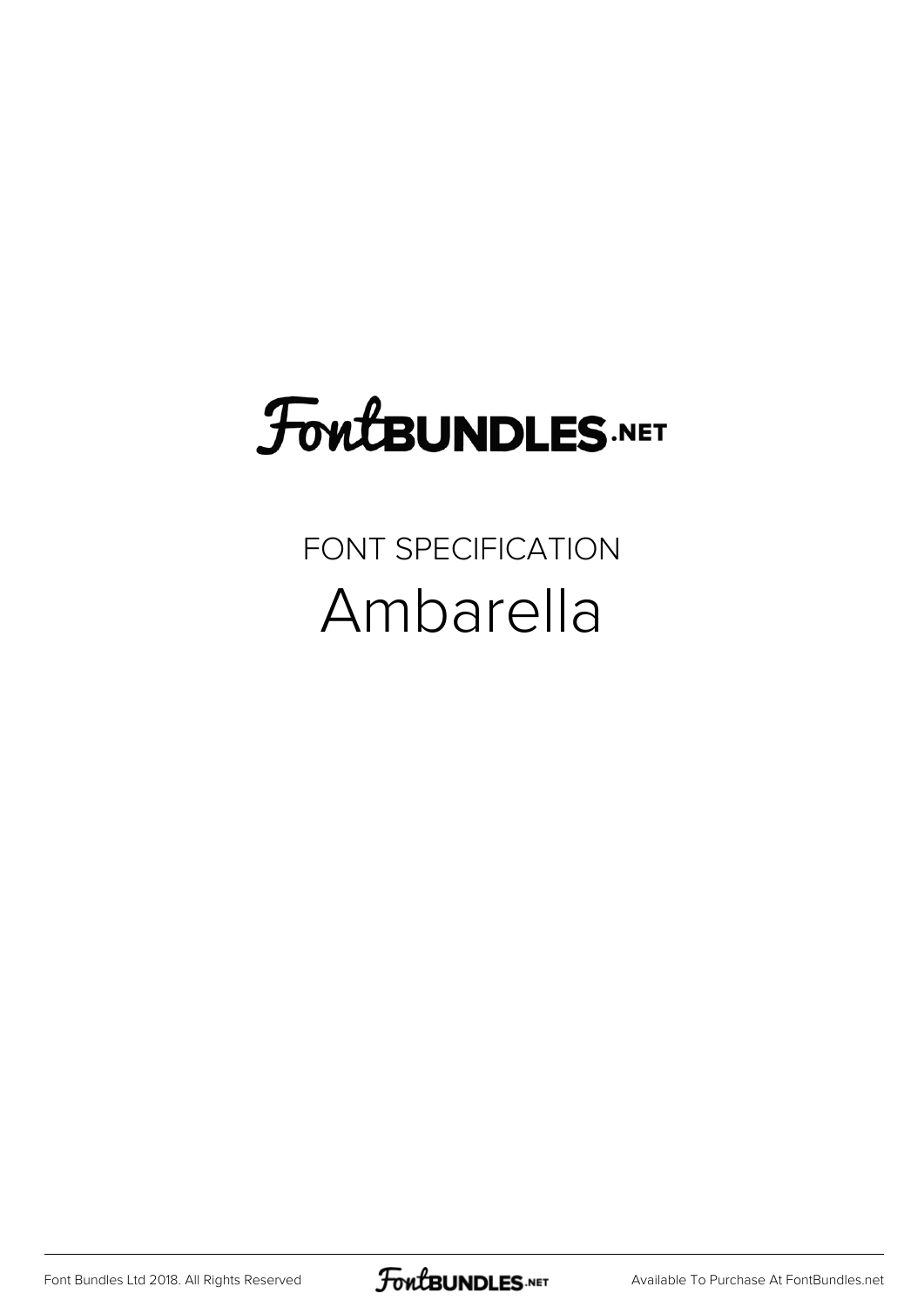## Ambarella - Regular

**Uppercase Characters** 

ABCDEFGHIJKLANOP QROJUVWXYZ

Lowercase Characters

abodefghijklmnopgrstuvu

 $X\mathcal{Y} Z$ 

**Numbers** 

0123456789

Punctuation and Symbols

 $\#$  O %  $\otimes$  ' ( )  $*$  $-$  , ; ; < = > ?  $\angle$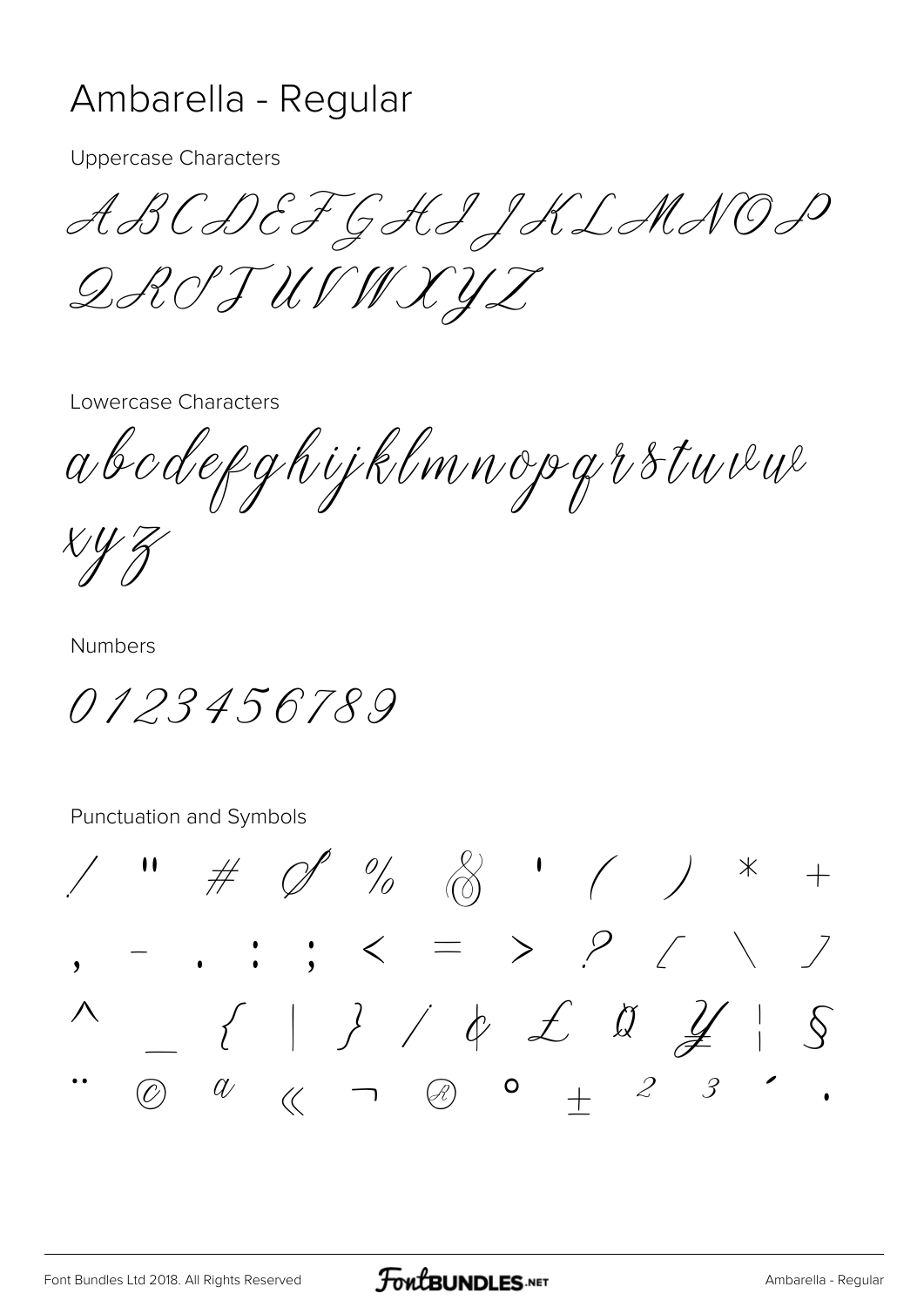$\begin{array}{ccc} \text{1} & \text{0} & \text{1} & \text{1} & \text{1} & \text{1} \ & \text{1} & \text{2} & \text{1} \end{array}$ All Other Glyphs À Á Â Ã Ä Å Æ Ç È  $\acute{c}$   $\acute{c}$   $\acute{c}$   $\acute{d}$   $\acute{d}$   $\acute{d}$   $\acute{d}$   $\acute{d}$  $\hat{\mathcal{O}}$   $\hat{\mathcal{O}}$   $\hat{\mathcal{O}}$   $\hat{\mathcal{O}}$   $\times$   $\hat{\mathcal{U}}$   $\hat{\mathcal{U}}$   $\hat{\mathcal{U}}$ Ü Ý ß à á â ã ä å  $\begin{array}{cccccccccccccc} \mathscr{C} & \mathscr{C} & \mathscr{C} & \mathscr{C} & \mathscr{C} & \mathscr{C} & \mathscr{C} & \mathscr{C} & \mathscr{C} & \mathscr{C} & \mathscr{C} & \mathscr{C} & \mathscr{C} & \mathscr{C} & \mathscr{C} & \mathscr{C} & \mathscr{C} & \mathscr{C} & \mathscr{C} & \mathscr{C} & \mathscr{C} & \mathscr{C} & \mathscr{C} & \mathscr{C} & \mathscr{C} & \mathscr{C} & \mathscr{C} & \mathscr{C} & \mathscr{C} & \mathscr{C} &$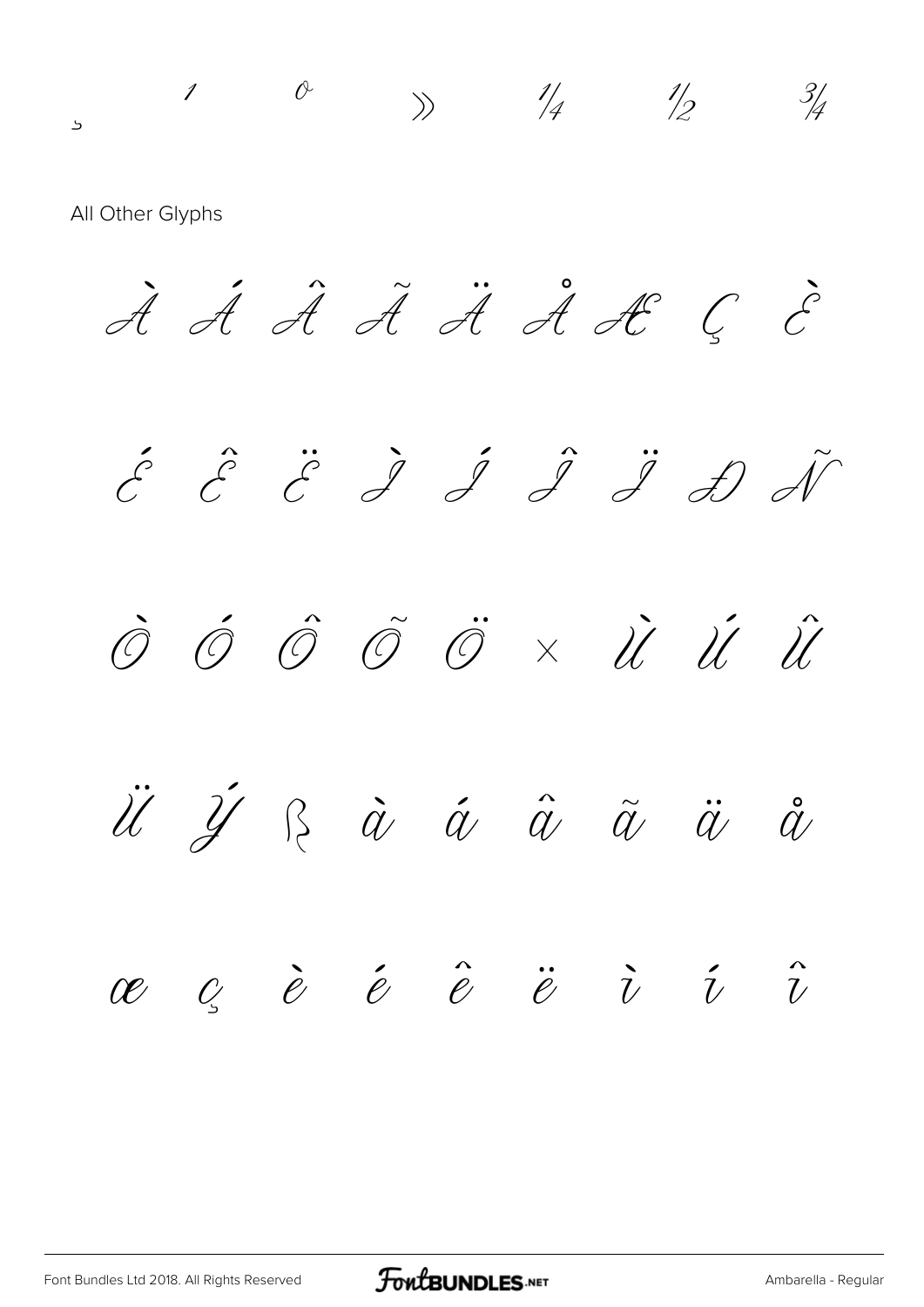$\ddot{v}$   $\ddot{\theta}$   $\dot{\theta}$   $\ddot{\theta}$   $\ddot{\theta}$   $\ddot{\theta}$   $\ddot{\theta}$   $\ddot{\theta}$  $\acute{u}$   $\ddot{u}$   $\ddot{y}$   $\ddot{y}$   $\frac{d}{d}$   $\alpha$   $\acute{c}$   $\acute{c}$  $\begin{array}{cccccccccccccc} \mathcal{E} & e & v & \mathcal{L} & \ell & \mathcal{N} & \hat{w} & \mathcal{C} & \mathcal{C} \end{array}$ Ś ś Š š Ÿ Ź ź Ż ż  $\check{Z}$   $\check{Z}$   $\oint$ ˆ ˇ ˘ ˙ ˚ ˛  $\sim$  – ( ) ( ) '  $, \, +$   $+$  • ... ‰  $\langle$  > /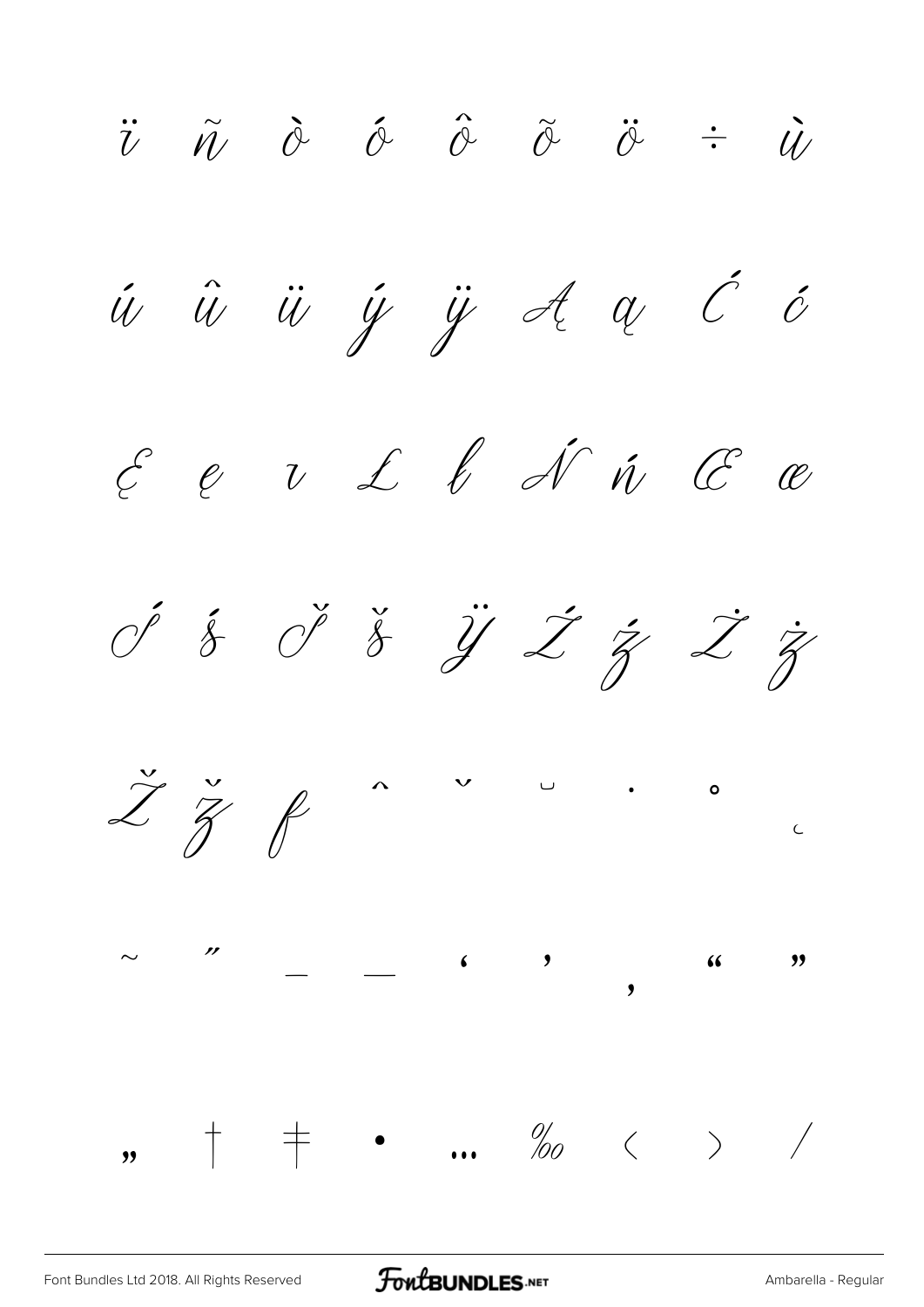$E = \frac{1}{2} \mathcal{A} + \frac{1}{2} \mathcal{B} + \frac{1}{2} \mathcal{A} + \frac{1}{2} \mathcal{B} + \frac{1}{2} \mathcal{B} + \frac{1}{2} \mathcal{B} + \frac{1}{2} \mathcal{B} + \frac{1}{2} \mathcal{B} + \frac{1}{2} \mathcal{B} + \frac{1}{2} \mathcal{B} + \frac{1}{2} \mathcal{B} + \frac{1}{2} \mathcal{B} + \frac{1}{2} \mathcal{B} + \frac{1}{2} \mathcal{B} + \frac{1}{2} \mathcal{B} + \frac{1}{2} \$ G H T J K I M N O PQRTTUJWX Y Z a bood erp y hoiojokohomonoogo  $y$  or  $y$  or  $y$  or  $y$  or  $y$  or  $y$  or  $y$  or  $y$  or  $y$  or  $y$  or  $y$  or  $y$  or  $y$  or  $y$  or  $y$  or  $y$  or  $y$  or  $y$  or  $y$  or  $y$  or  $y$  or  $y$  or  $y$  or  $y$  or  $y$  or  $y$  or  $y$  or  $y$  or  $y$  or  $y$  or  $y$  or  $y$   $28a$  I C I C e p g M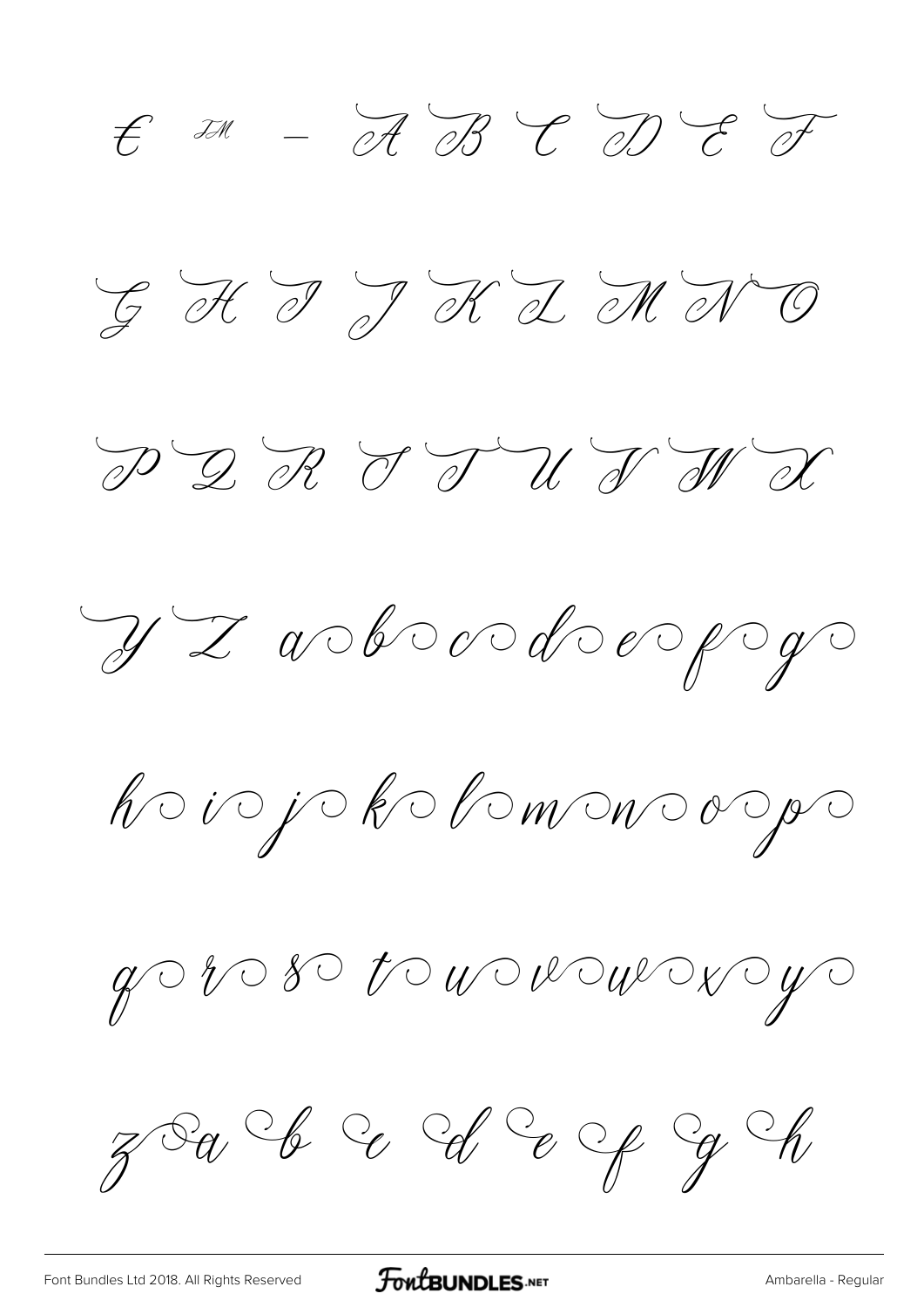$C_i$  of  $C_i$  of  $C_m$  or  $C_p$  or

 $C_yC_\delta$  of  $C_wC_wC_wC_\chi$ 

 $a$ boodoepyopopio

j kolmmersender

 $80$  to  $w$  we we  $x$  by  $\frac{1}{7}$  by

Cep Cep Cep Cep Cep Ce; Ce;

Cep Cepen Ca Ca Ca Ca Ca

[Font Bundles Ltd 2018. All Rights Reserved](https://fontbundles.net/) **FoutBUNDLES.NET** [Ambarella - Regular](https://fontbundles.net/)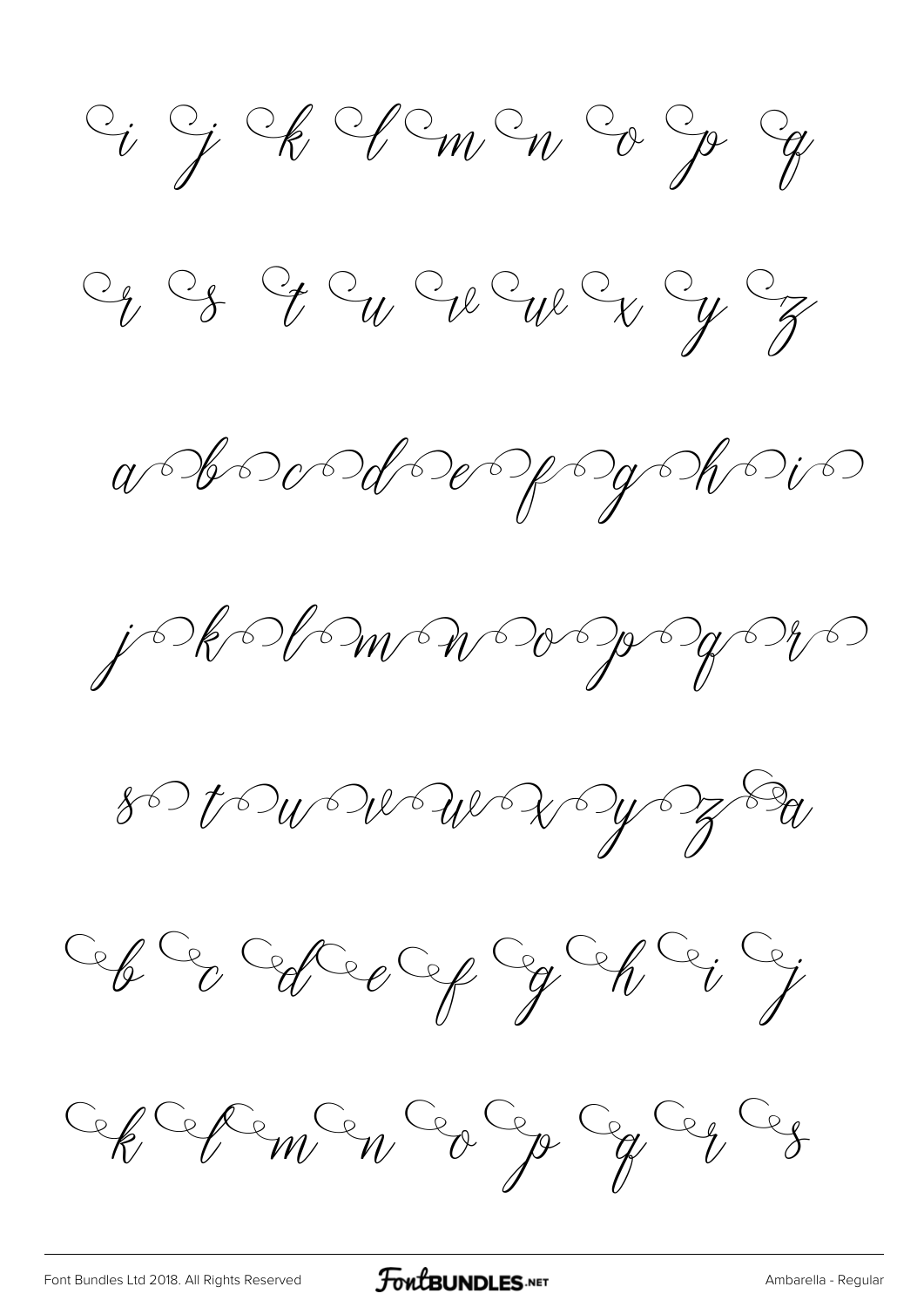Ce Ce Ce Ce Ve Ce Ce Ce a b

o d'e p g h i j k

 $l$  m  $v$  o  $\rho$   $q$   $l$   $s$  t

 $u^{\prime}$   $v^{\prime}$   $u^{\prime}$   $v^{\prime}$   $y^{\prime}$   $z^{\prime}$   $u$   $b$   $c$ 

 $d$  e  $f$  y  $h$  i j  $k$   $l$ 

re wer y z a & c d